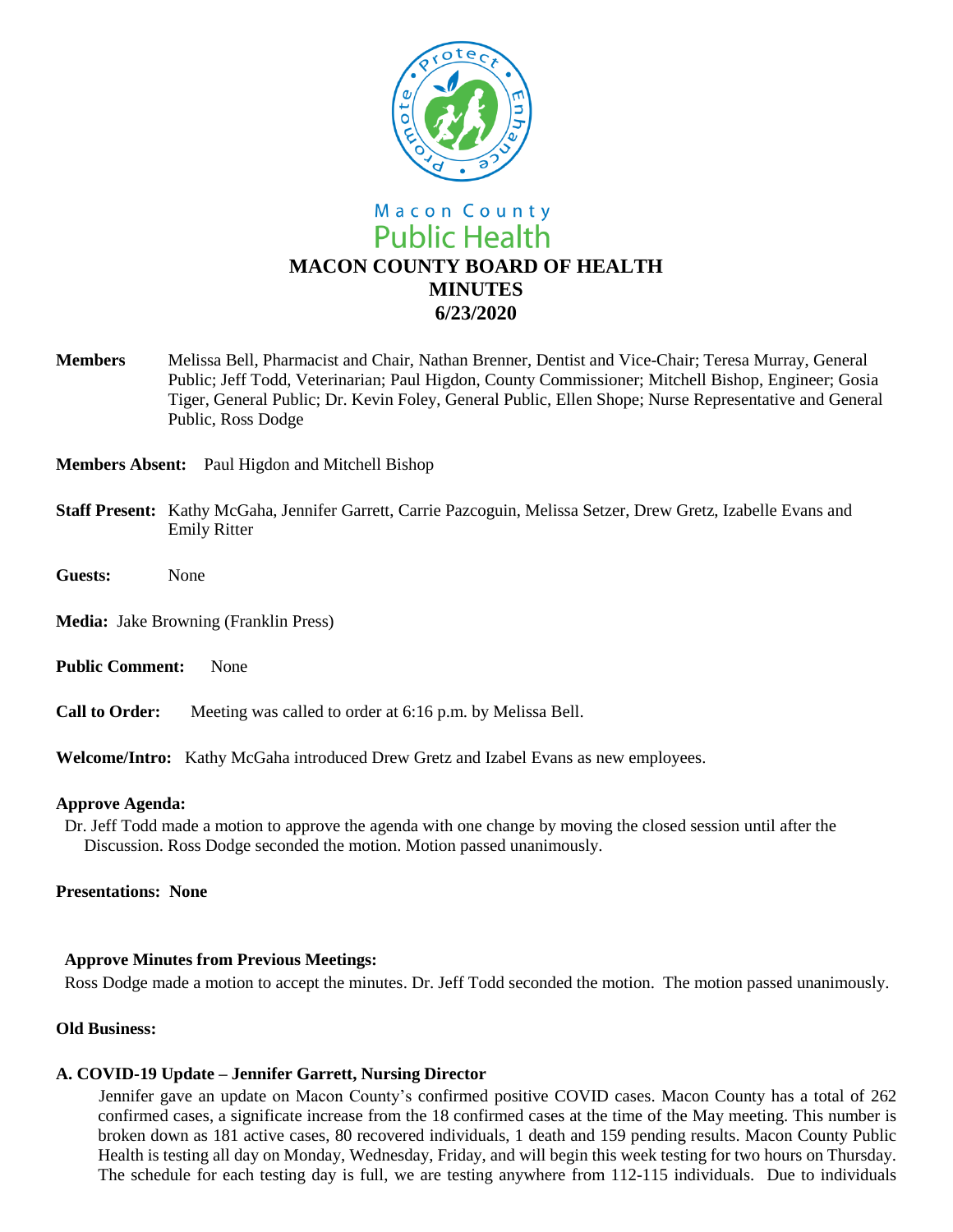coming off of isolation MCPH is scheduling two sets of testing times. It has been taking longer for some to come off isolation. This is one reason why MCPH has scheduled retests for two hours on Thursday. This will open up the schedule on the other three testing days for individuals needing to be tested and leave Thursdays for retests only. MCPH is still having confirmed positive cases, but they are not rising as fast. The number of confirmed cases a day has decreased. MCPH was receiving pending test back in 2-3 days, now that there is increased testing across the state that the turnaround time has slowed. LabCorp has experienced some computer problems as well. Ellen Shope asked how much success has MCPH had with contact tracing. Jennifer Garrett stated that there are several staff members dedicated to doing contact tracing, and most people have been forth coming. MCPH has been dealing with a language barrier, and in order to have more support in that area two additional interpreters have come in through the EOC. Dr. Foley asked about the two negative tests that are being done to release someone from isolation. Jennifer stated that employers are asking for two negative tests before they will allow someone to return to work. Dr. Dewhurst did change MCPH's algorithm to where an individual showing no symptoms after 14 days can be released from isolation. Dr. Foley stated that having two negative tests is not the current guidelines from the CDC. Gosia Tiger stated that hospitals are also implementing testing for two negatives. Dr. Foley stated that the employers cannot discriminate by making employees have the two negative tests before they can return to work. Dr. Foley asked if individuals were okay coming back for the extra tests. Jennifer stated that they have not had an issue with individuals having to come back except for the ones that state they are unable to return. Melissa Bell asked if many of the employers in Macon County were asking for the two negatives. Jennifer stated that most businesses are requiring them to have the two negative tests. Dr. Foley asked who is paying for the tests? Jennifer stated that MCPH is filing patience's insurance then LabCorp is billing the patient. Jennifer explained that LabCorp is using the CARES Act, for those who are underinsured or uninsured. Dr. Foley disagrees and states that it is against the CDC guidelines, he would like to know who wrote the policy requiring the individuals have two negative tests? Jennifer said that Dr. Dewhurst makes those policies as the Medical Director, and that Dr. Dewhurst receives his guidance from the state. Dr. Foley stated that he would like to speak with Dr. Dewhurst tomorrow. His concern is that this is an extra expense to the patient and extra work for MCPH. Kathy stated that she would send the guidance that MCPH receives from the state to Dr. Foley can review them.

## **B. Board of Health Training Update, Kathy McGaha, Health Director**

Kathy asked the board members if they were able to access the online trainings and if they had success completing those. Ellen Shope stated that she had started the intro but was having problems printing the certificate. Kathy stated that this was a new way of training due to COVID and if they have any issues in completing the training to please let her know and she will contact UNC.

#### **New Business:**

#### **A. Carrie Pazcoguin, Finance Officer – Fee Schedule and Billing Codes**

 Carrie asked the board to refer to the handout that was sent out by email to all board members and displayed on the monitor. This is a table of the new proposed fees that the Finance Committee developed for Telephone visits with a provider. The Finance Committee has met and agreed that these fees need to be added to the MCPH fee schedule, in order to offer this service. At this time MCPH does not have fees or billing codes for Telephone visits. MCPH would like to offer Telehealth to patients as an option to minimize patient contact, however a fee will have to be in place prior to going live with telehealth. The next code to be discussed is for COVID testing. This code will be used when MCPH start billing for COVID tests instead of LabCorp. MCPH Finance Committee is currently in the process of developing additional fees that will be presented at the next board meeting in July. Ellen Shope stated that she thought there was money for COVID testing and that would take care of the COVID bills. Carrie stated that the CARES Act could be used for patients that are underinsured or uninsured. Ellen replied that she thought the HD's would be receiving funds to cover patient testing. Kathy stated that each county would receive a certain amount of funding, these funds are to be used for supplies and staffing. All funds received are a part of the CARES Act, which are channeled into different line items, for example: funds for testing, funds for the Health Departments, staff testing and other county entities.

Ross Dodge asked what the bottom line is if someone who does not have money to be tested, can they be tested for free. Kathy stated that anyone can be tested and that would be billed from LabCorp to Cares Act for anyone unable to pay.

Ellen Shope stated that Communicable Disease testing is free and would COVID testing not fall in that category as well. Kathy replied that at this time we do not have any guidance to that.